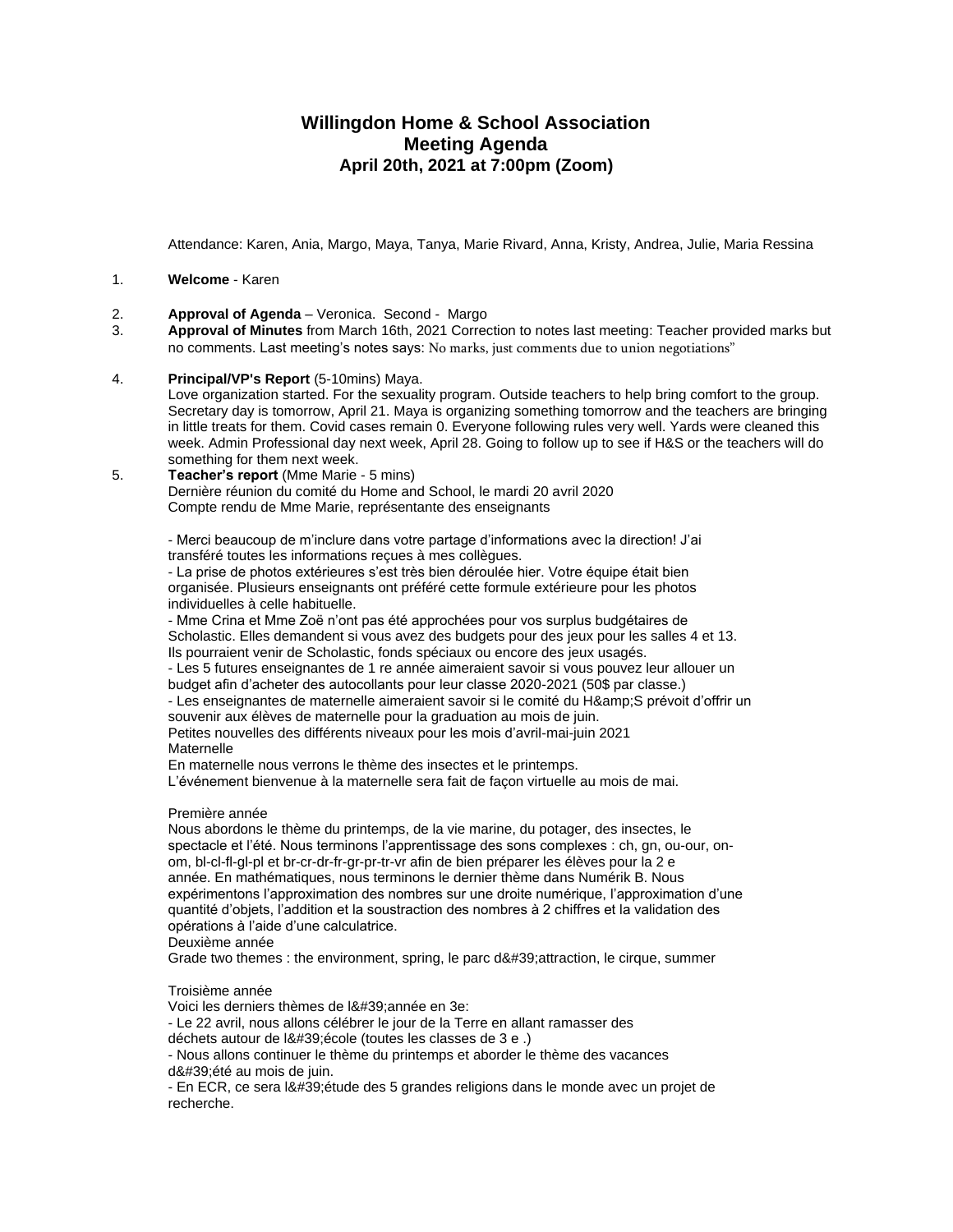The Grade 3's are working on fairy tales this month.

Quatrième année Grade 4 English and math. Math: measurement, time, geometry English: Creative writing, Fairy tales, recycling, reading responses.

### 6. **EDP Report** (Tanya - 5 mins)

All staff has their shots. Everyone is in a very positive mood. Everyone looks forward to seeing the kids. Tanya is waiting for the governing board to vote them in and then set out the registration package to the group.

7. **Communications report** (Andrea - 5-10 min

#### **Instagram**

• 111 followers (16.8% increase), a big jump for us considering it's all organic •

Continuing to put stories and photos might help drag more people to it

• Our followers are most active between 6 and 9 pm. Top posts have been pizza night, autism awareness.

• Our content and interaction is down 3.4%

• Our impressions are down 9.1%

Recommendations

• If H&S members can share our insta posts they find relevant in their stories it could help reaching more Willingdon Families

• Save is the new like, if you can save our posts it will increase our visibility on Instagram

# **Facebook**

- We have 3 new likes on our Facebook page
- Post reach: 2,997 over the last 28 days (-13%)
- Post engagement: 970 over the last 28 days (-19%)
- Overall, our posts are being seen by an average of 200pp
- Most popular post has been Pizza Day and Tru Earth Fundraiser
- Recommendations

• Sharing the fundraisers with groups outside of home & school has been a huge help in making those posts thrive

|                     | Reach: Organic/Paid - Post clicks Reactions, comments & shares |   |  |      |            |  |  |  |  |
|---------------------|----------------------------------------------------------------|---|--|------|------------|--|--|--|--|
| 18/04/2021<br>09:00 | It's here! Our Earth Day<br>Fundraiser Order your              | n |  | 1.2K | 88<br>57   |  |  |  |  |
| 30/03/2021<br>00:15 | Tonight is PIZZA NIGHT!<br>Domino will contribute \$5 for      | G |  | 2.3K | 186<br>105 |  |  |  |  |

• Recommendation: where it makes sense, boost fundraising posts to reach more followers + their friends Used \$20 credit to boost Tru Earth Fundraiser as a pilot project

### **Mailchimp**

- Newsletters continue to hover around the 50% open rate
- **Observation:** repeat emails/reminders tend to have lower open rates
- Recommendation
- Continue with weekly newsletter format
- Explore a different strategy for repeat emails/reminders
- o Example, re-target recipients who did not open first email & focus reminders to social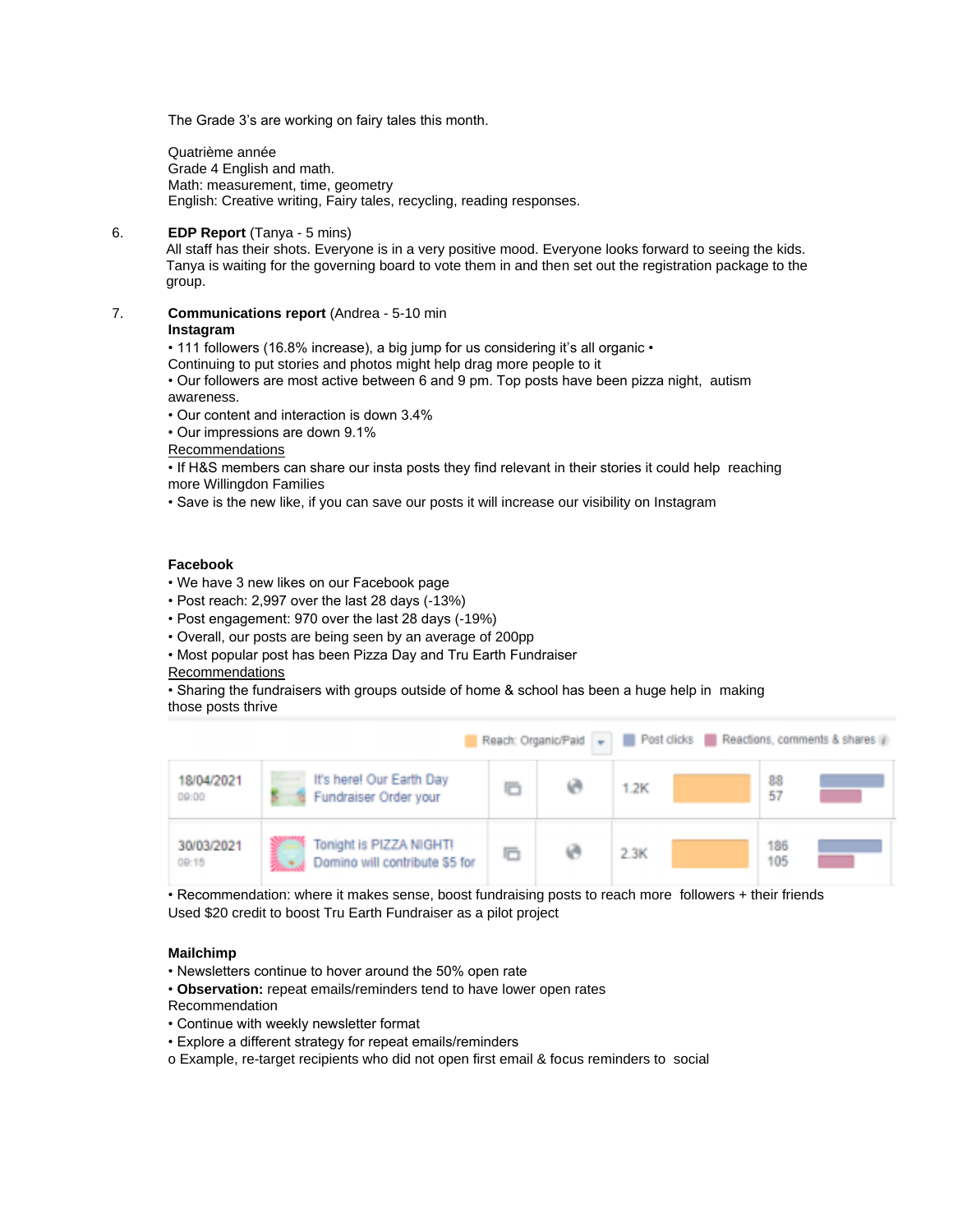| newsletter-19<br>Regular - Willingdon Families -<br>Home & School 2020-2021<br>Sent mar., avril 20th 7:15 AM to<br>818 recipients by you                       | Sent | 40.3%<br>Opens | 2.9%<br>Clicks |
|----------------------------------------------------------------------------------------------------------------------------------------------------------------|------|----------------|----------------|
| Photo Day JUNIOR CAMPUS<br>reminder<br>Regular - Willingdon Families -<br>Home & School 2020-2021<br>Sent dim., avril 18th 9:38 AM to<br>818 recipients by you | Sent | 44.4%<br>Opens | 0.1%<br>Clicks |
|                                                                                                                                                                |      |                |                |
| newsletter-18<br>Regular - Willingdon Families -<br>Home & School 2020-2021<br>Sent mar., avril 13th 8:15 AM to<br>819 recipients by you                       | Sent | 47.0%<br>Opens | 4.4%<br>Clicks |

\$20 facebook credit put towards Tru Earth fundraising

Autism awareness and acceptance doing very well. Looking for volunteers to support for Indigenous and Asian months in the next 2 months. Hoping someone would take this on. Asking the group to reach out to friends who might be interested. Ask in newsletter and on facebook to see if a parent is interested. The local library had a focus on autism so maybe over the next 2 months they would be supporting the Indigenous and Asian months.

8. Treasurer's report (Anna - 5 mins)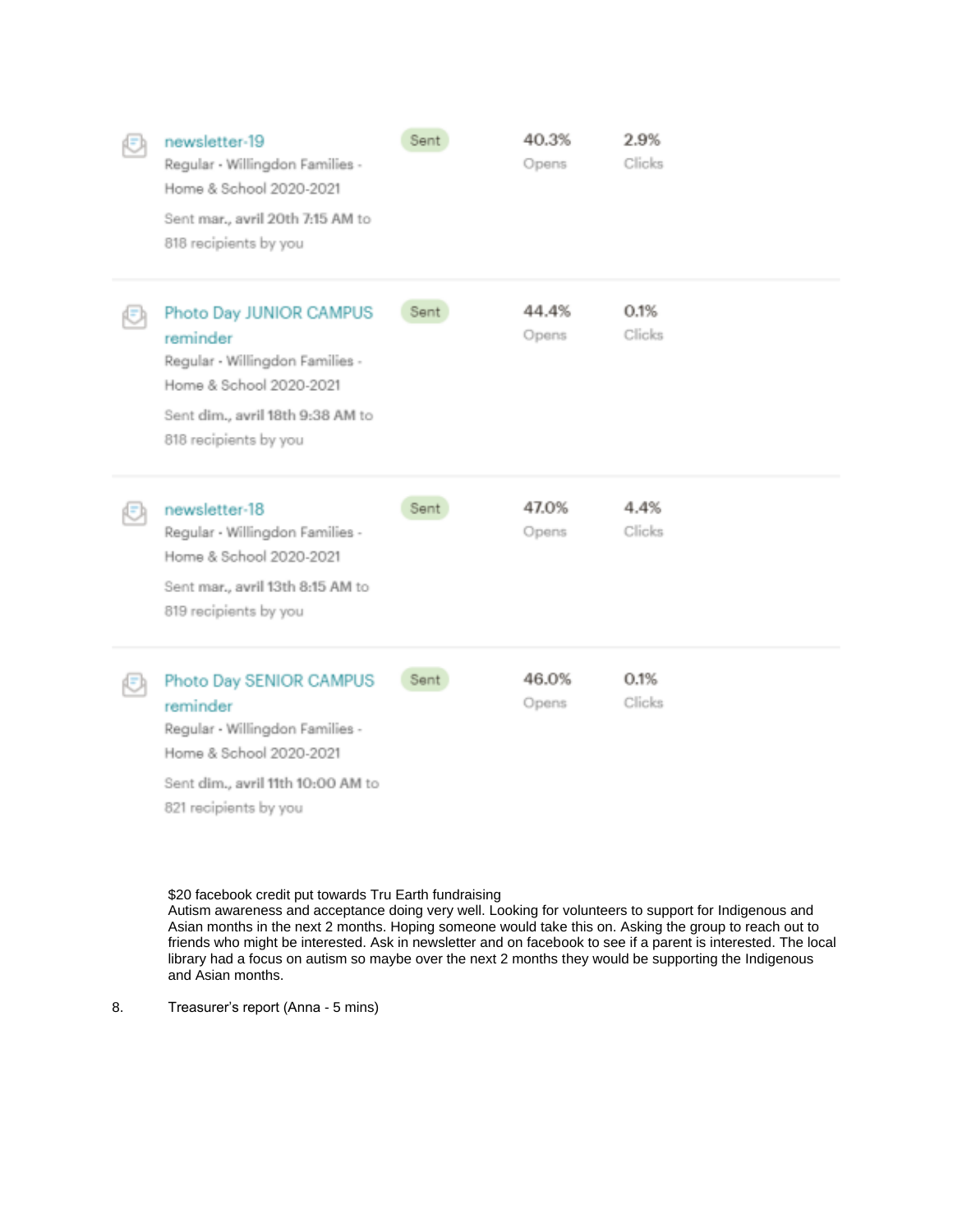|                                          | H 6.                                                                                                                                                                                                 |             |                                    |                                                       |        |   | Willingdon Financials 2020-21.xlsx - Excel                                       |                  |                                                 | Anna Calvert<br>$\overline{15}$                                                                             |              | σ          |              |
|------------------------------------------|------------------------------------------------------------------------------------------------------------------------------------------------------------------------------------------------------|-------------|------------------------------------|-------------------------------------------------------|--------|---|----------------------------------------------------------------------------------|------------------|-------------------------------------------------|-------------------------------------------------------------------------------------------------------------|--------------|------------|--------------|
|                                          | Page Layout<br><b>Formulas</b><br>Data<br>Review<br>Home<br>Insert                                                                                                                                   | View        | Help                               |                                                       |        |   | Tell me what you want to do                                                      |                  |                                                 |                                                                                                             |              |            | A Share      |
| Paste<br>Clipboard                       | Æ<br>三<br>$-11 -$<br>$\equiv$<br>Calibri<br>Em<br>$\underline{U}$ + $\Box$ + $\Im$ +<br>经理<br>$\Lambda$<br>$\equiv$ $\equiv$<br>$\equiv$<br>$B$ $I$<br>Font<br>$\sqrt{2}$<br>Alignment<br>$\sqrt{2}$ | 광 Wrap Text | Merge & Center +<br>$\overline{u}$ | General<br>$5 - 96 + \frac{69}{100} + \frac{09}{100}$ | Number |   | Conditional<br>Format as<br>Table -<br>Formatting =<br><b>Styles</b>             | Cell<br>Styles * | 薛<br>F<br>π<br>Delete Format<br>Insert<br>Cells | $\sum$ AutoSum $*$<br>Acer<br>$\overline{\downarrow}$ Fill -<br>Talking: Anna Calvert<br>Clear *<br>Editing |              |            |              |
| E16                                      | ><br>$f_x$<br>S.                                                                                                                                                                                     |             |                                    |                                                       |        |   |                                                                                  |                  |                                                 |                                                                                                             |              |            |              |
| $\mathbf{A}$                             | B                                                                                                                                                                                                    |             | D                                  |                                                       | F.     | G | H                                                                                | κ                |                                                 |                                                                                                             |              | M          | $\mathsf{N}$ |
| <b>Treasurer's Report</b>                |                                                                                                                                                                                                      |             |                                    |                                                       |        |   | (totals as of Apr19)                                                             |                  |                                                 |                                                                                                             |              |            |              |
| April 20, 2021                           |                                                                                                                                                                                                      |             |                                    |                                                       |        |   |                                                                                  |                  |                                                 |                                                                                                             |              |            |              |
| <b>Current Bank Balance</b>              |                                                                                                                                                                                                      |             | \$27,941.11                        |                                                       |        |   | Main expenses incurred so far this year:                                         |                  |                                                 |                                                                                                             |              |            |              |
|                                          |                                                                                                                                                                                                      |             |                                    |                                                       |        |   |                                                                                  |                  |                                                 |                                                                                                             |              |            |              |
|                                          |                                                                                                                                                                                                      |             |                                    |                                                       |        |   | Teacher and staff events/treats/gifts (incl general H&S funds, not just TSAW)    |                  |                                                 |                                                                                                             |              | \$2,155.22 |              |
|                                          | <b>Uncashed cheques Total:</b><br>\$                                                                                                                                                                 |             |                                    |                                                       |        |   | Back to School/Halloween/Christmas/Tropical Day                                  |                  |                                                 |                                                                                                             |              | \$2,145.35 |              |
|                                          |                                                                                                                                                                                                      |             |                                    |                                                       |        |   | <b>Bike Racks</b>                                                                |                  |                                                 |                                                                                                             |              | \$1,956.24 |              |
|                                          | <b>Funds already allocated</b>                                                                                                                                                                       |             |                                    |                                                       |        |   | Froyo (Dec/Jan/Feb/Mar/Apr)                                                      |                  |                                                 |                                                                                                             |              | \$3,557.53 |              |
| <b>Family Support Fund Balance</b>       |                                                                                                                                                                                                      |             | 9,282.86                           |                                                       |        |   | FSF - groceries, lunches, holiday gifts, community pantry                        |                  |                                                 |                                                                                                             |              | \$3,779.58 |              |
| TSAW Balance (based on budget of \$1500) |                                                                                                                                                                                                      |             | 413.60                             |                                                       |        |   | Admin fees (incl business regn, zoom acct, bank fees, website)                   |                  |                                                 |                                                                                                             |              | \$1,388.15 |              |
| Grad balance (not incl. Froyo profits)   |                                                                                                                                                                                                      |             | 6,300.57                           |                                                       |        |   | Art Therapy (half of winter session, split w admin.)                             |                  |                                                 |                                                                                                             |              | \$4,000.00 |              |
|                                          | ** froyo profits for grad estimated to be \$1985                                                                                                                                                     |             |                                    |                                                       |        |   |                                                                                  |                  |                                                 |                                                                                                             |              |            |              |
|                                          | Grad class 2020 balance                                                                                                                                                                              |             | 2,532.19                           |                                                       |        |   | Funds collected so far this year                                                 |                  |                                                 |                                                                                                             |              |            |              |
|                                          | <b>Budgeted costs not yet spent</b>                                                                                                                                                                  |             |                                    |                                                       |        |   |                                                                                  |                  |                                                 |                                                                                                             |              |            |              |
|                                          | Remaining Froyo days (Dec/Jan/Feb/Mar/Apr paid)                                                                                                                                                      | \$          | 1,400.00                           |                                                       |        |   | FSF funds raised (spirit wear, donations, Recettes en pot, Editions Vaudreuil)   |                  |                                                 |                                                                                                             | $\mathsf{s}$ | 6,431.69   |              |
|                                          | Potential end of year event                                                                                                                                                                          |             | 2,000.00 ??                        |                                                       |        |   | Grad income (incl donations, profits from holiday market/chocolate bar sales) \$ |                  |                                                 |                                                                                                             | 5,855.25     |            |              |
|                                          | Art therapy spring session (half from FSF/half H&S)                                                                                                                                                  | s           | 4,000.00                           |                                                       |        |   | Mabel's Labels                                                                   |                  |                                                 |                                                                                                             |              | 505.12     |              |
|                                          |                                                                                                                                                                                                      |             |                                    |                                                       |        |   | <b>TSAW</b> donations                                                            |                  |                                                 |                                                                                                             |              | 369.58     |              |
|                                          | <b>Remaining available balance</b>                                                                                                                                                                   |             | \$2,011.89                         |                                                       |        |   | General H&S donations                                                            |                  |                                                 |                                                                                                             |              | 185,00     |              |
|                                          |                                                                                                                                                                                                      |             |                                    |                                                       |        |   |                                                                                  |                  |                                                 |                                                                                                             |              |            |              |

- 39 Pizza sales from 1 location \$5 per sale. Still waiting on the other location. Hoping for about a \$400 influx.
- We are at the point where we need to plan the activity for end of year, but its looking unlikely. Are we ready to say we are not having an end of year plan?
- Request for K graduation end of year project as well as possibly a big banner you could get your photo with? Maya says they take care of the K graduation. Welcome to K will also be done virtually.
- Could consider a virtual show in each class. Something to share but within the class. Funfair group is now offering online animation. Could look into this. Maybe consider a small theme day. Wills Jams do dance parties outside. All events need to be within your class.
- Maya said they want a crazy hat or crazy hair day.

# 9. **Membership Report** (N/A)

10. **Family Emergency Fund Report (**Kristy - 5-10 mins)

No huge events but continuing to do pickups. Now families can access the pantry themselves. They make an app and head down to sr. campus and take what they need. The food depot deliveries are going well. The winter gear will be the last thoughtful Thursday. Preparing to shut down for the summer months. April 22 is the last thoughtful Thursday.

Maybe have 1 date in May just for snowsuits. Must clear the school of food but the others stuff can stay.

# 11. **Grad Committee Report** (Julie/Chantal - 5-10 mins)

- Budget feels healthy. Feeling good about it. 2<sup>nd</sup> chocolate bars \$550 spirit wear \$1500 cheque to be mail very soon. \$9800 raised so far. And still collecting. Goal was \$9500.
- 30 days kindness challenge is going on. Giving away grad sweatshirt for anyone who does 30 kind acts.
- Tent is reserved. Sending deposit. Deco committee having meeting this week. Trying to recycle Hollywood theme from 2 years ago. June 23<sup>rd</sup> rain or shine.
- Legacy gift voted on mural for sr campus. Julie going to follow up and keep us posted. Coming in around about \$3000 for the mural. Something they can afford.
- They will be putting out a request for grade 5 volunteers for next year.
- 12. **TSAW updates** (Ania/Kim- 5-10 mins) Next week wed April 28<sup>th</sup> celebrating Admin Professional day. Gift for lunch and spring flowers. Looking at serving really nice coffee to the teachers, a nice banner. Need to get approved.
- 13. **Other Business** (20-30mins):
	- We have a H&S contact list for mailing list. But we are not authorized to share it. H&S had created an intake form to share your email with parents withing your student class.
	- Sr. campus will remain Willingdon. Confirmed. Admin team will treat the secretaries tomorrow and next week H&S will so something.
- a. Dominos Family Pizza Night Raised \$200, 40 families participated from 1 location. Waiting for the second location. Margo asked if we could do it again. One that doesn't fall on a religious holiday.